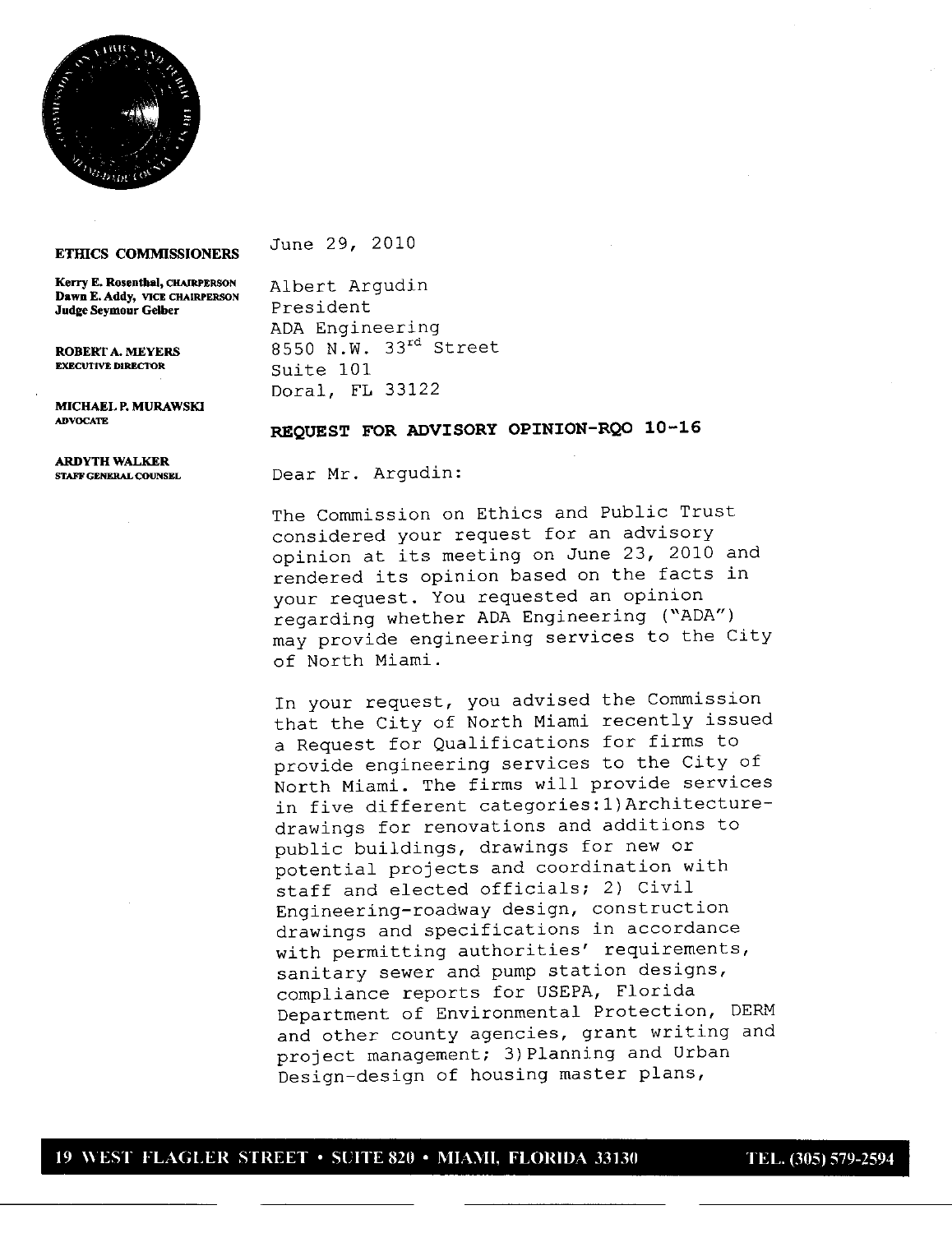design of housing prototypes, grant writing and coordination with local, state and federal authorities; 4) Traffic Engineeringtraffic studies, transportation planning, street and highway design, coordination with Miami-Dade Transit, MPO and other entities involved in transportation planning and 5 Water Resources-modeling and other engineering services for construction of water control structures, canals, bridges and related facilities.

ADA is currently providing services to the Department of Solid Waste as an independent consultant on the Munisport Landfill. The Munisport Landfill is a former municipal landfill located in the City of North Miami. Pursuant to a federal consent decree, the City of North Miami is responsible for clean-up of the landfill. The Department of Solid Waste is responsible for administering the escrow fund that is used to pay the cost of the clean-up. Although the City has an agreement with a private developer to oversee the clean-up, the City retains ultimate legal responsibility for the clean up. In its capacity as independent engineer, ADA is responsible for reviewing the payment requests and plans for remediation of the landfill. ADA is also responsible for ensuring that the clean-up is being done in accordance with state and federal environmental guidelines.

The Ethics Commission found that ADA may not provide engineering services to the City of North Miami. Under the Ethics Commission's prior opinions, ADA will have a conflict of interest if it serves as an engineer for the City of North Miami and serves as an independent consultant for the Department of Solid Waste because the firm's independence of judgment in its county work will be compromised by work for the City of North Miami.